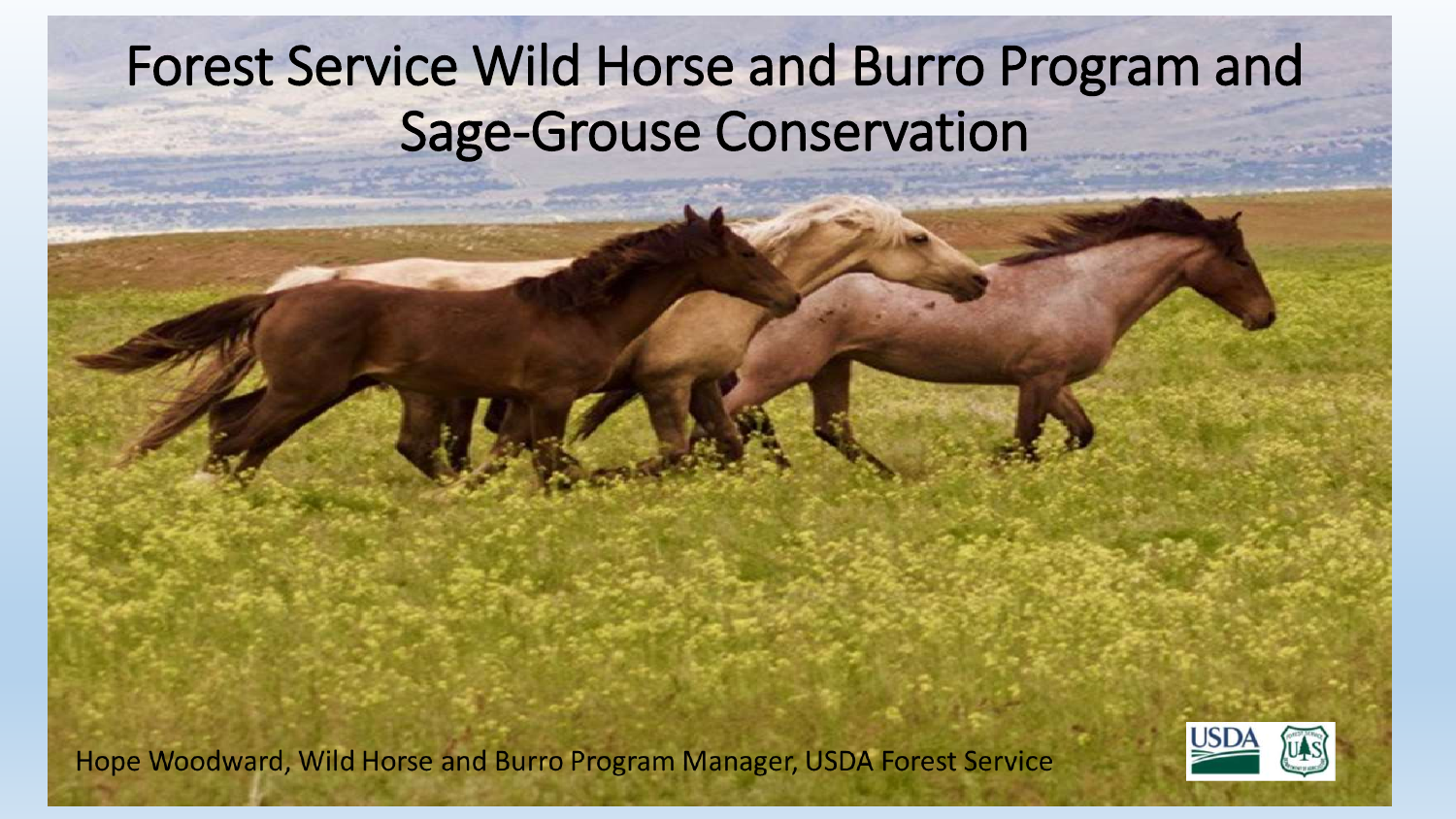### Forest Service Wild Horse and Burro Territories



- 34 active wild horse and burro territories, ~ 2,024,000 acres
- Appropriate management level (AML) population of all territories set at ~ 2000 for horses and 296 for burros
- Current population is ~ 6000 wild horses, ~ 900 wild burros on NFS lands
- $=$   $\sim$  3 times over AML for horses and burros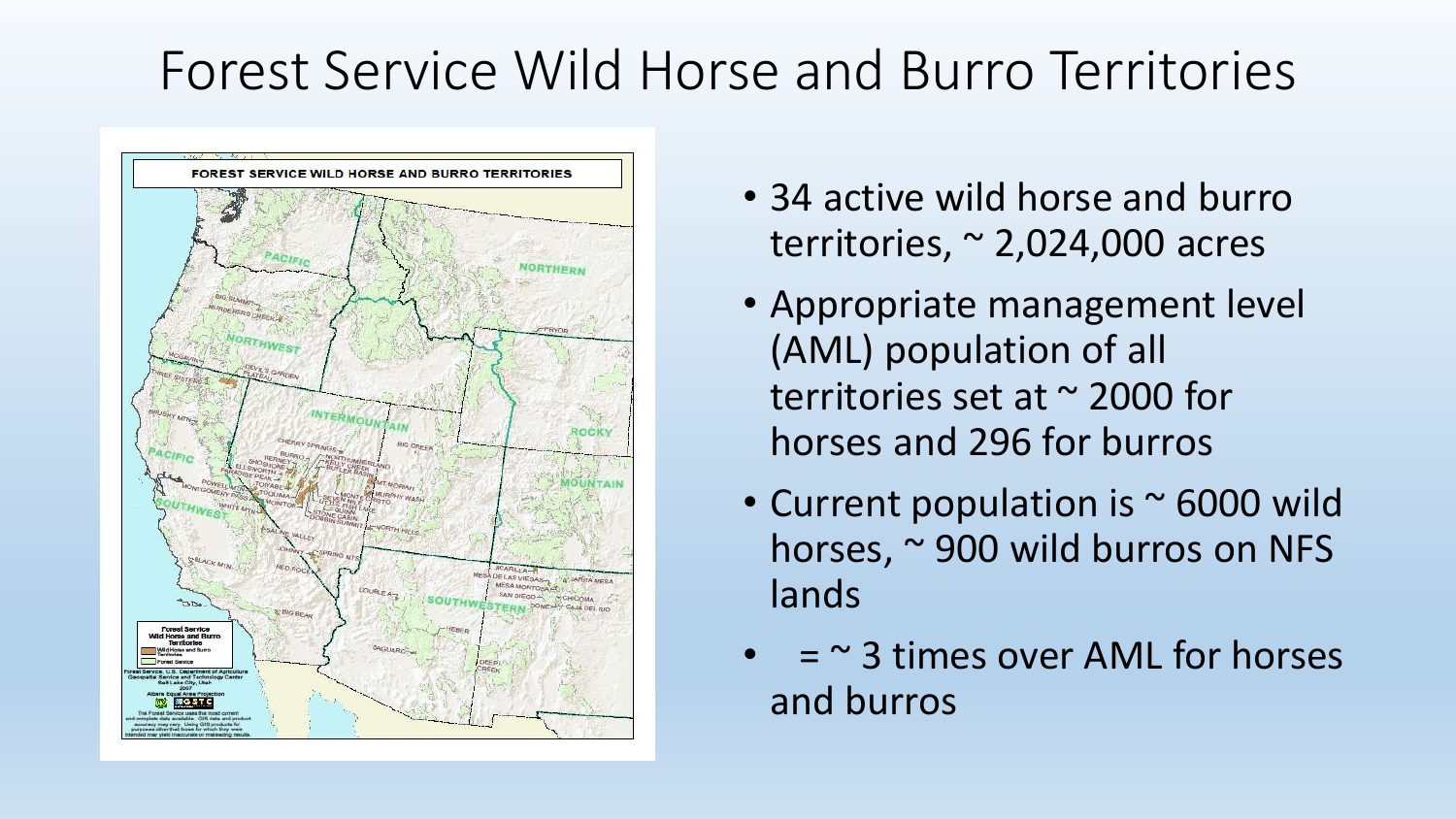# WHB Management on NFS Lands

- Complete NEPA on territory management plans to set AML
- Implement management actions



- Management actions
	- Wild horse and burro gathers (bait trap, helicopter)
	- Adoptions / Sales
	- Contraception with PZP
	- Adopt out FS horses from off territories & BLM long-term holding
	- Partner with individuals, support groups, Tribes, local governments, state agencies

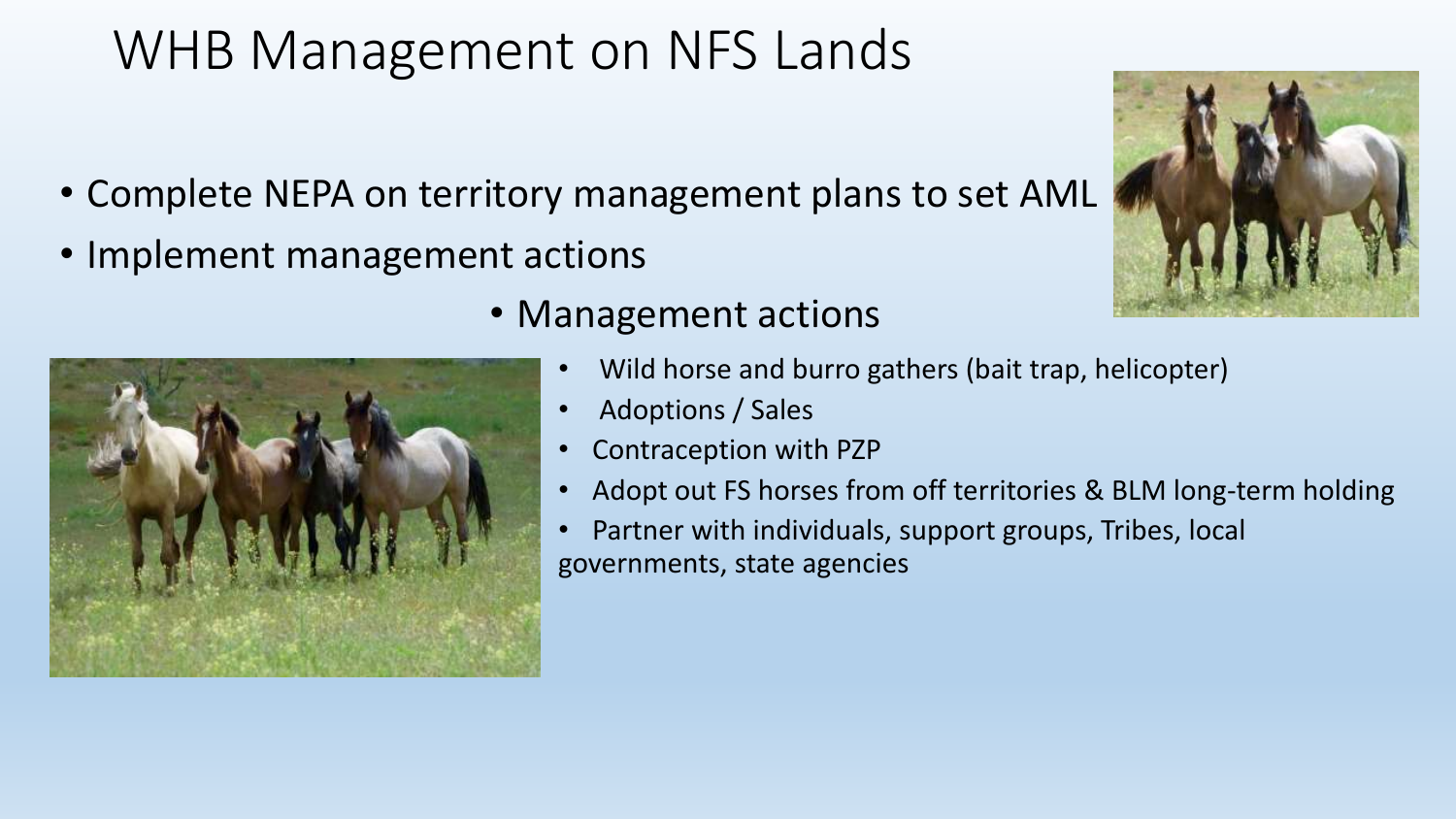#### FS WHB Territories and Sage-Grouse Habitat



Wild Horse & Burro territories with GRSG or BSSG habitat (GHMA)

- GRSG and Bi-State Sage-grouse RODs signed 5/2015 and 9/2015
- Set standards and guidelines for wild horse & burro management
- Habitat classified into Sagebrush Focal Areas (SFA), Priority Habitat Management Areas (PHMA), Other Habitat Management Areas (OHMA) and General Habitat Management Areas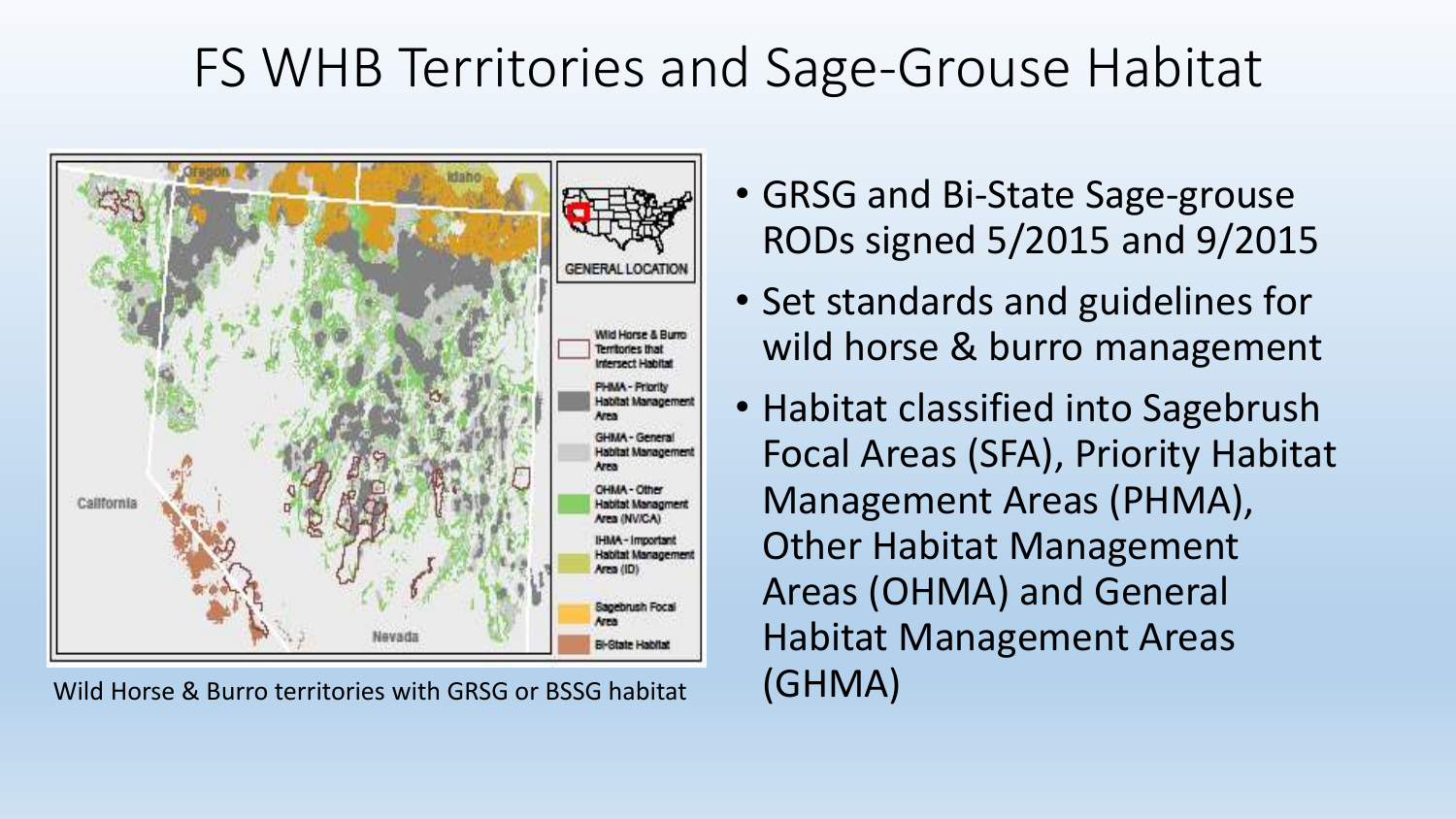# WHB and Sage-grouse Conservation



- Greater Sage-Grouse habitat in 12 WHT and 1 WBT, Bi-State Sage Grouse habitat in 3 WHT
- Acres of Greater Sage-Grouse habitat in WHB territories: PHMA = 93,528, GHMA = 352,537
- Acres of Bi-State habitat = 69,920
- No SFA in WHB territories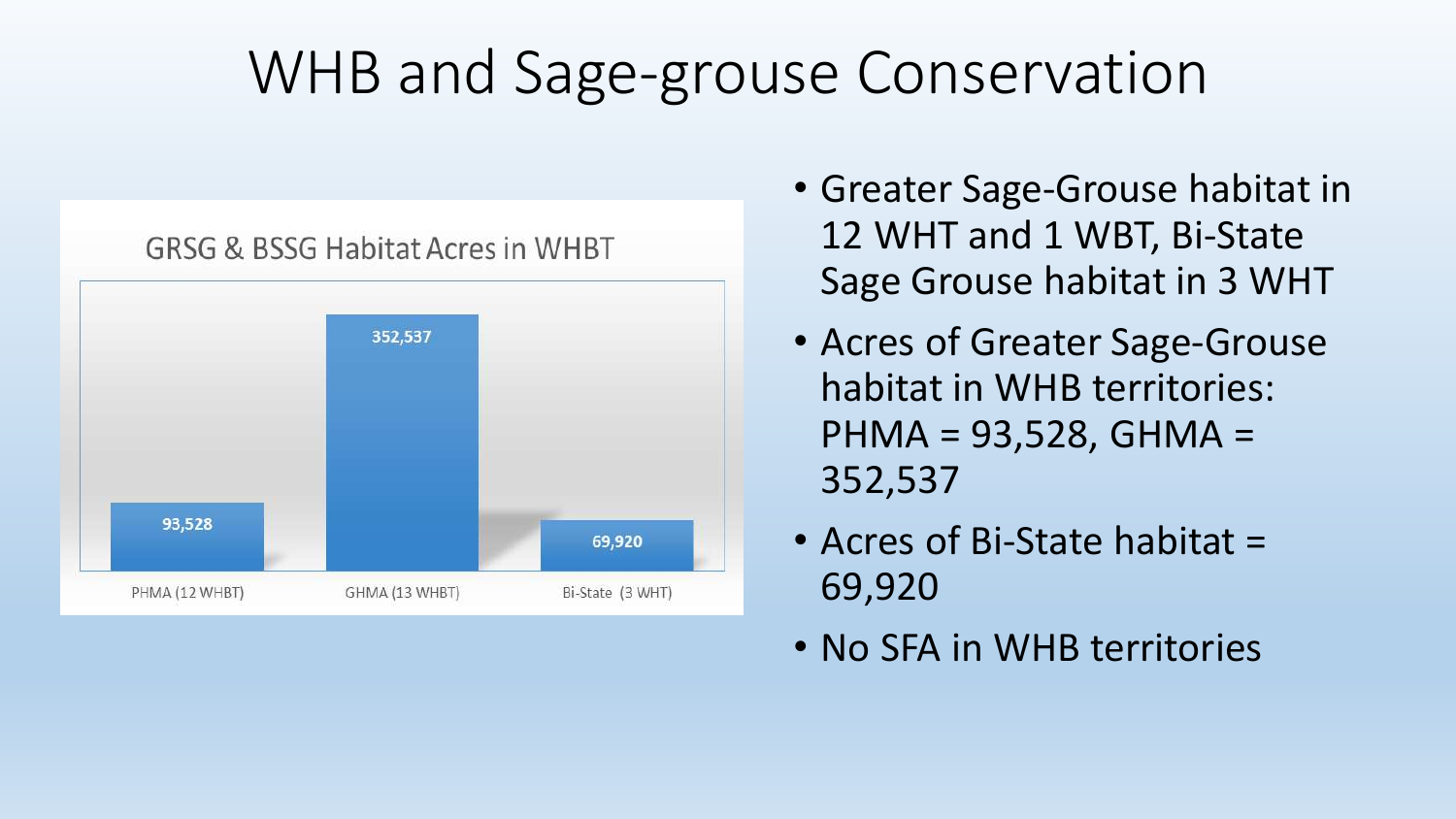#### FS GRSG (NV) and BSSG Management Recommendations (NV, CA)

- GRSG-HB-ST-068-Standard In priority and general habitat management areas, consider adjusting appropriate management levels, consistent with applicable law, if greater sage-grouse management standards are not met due to degradation that can be at least partially be attributed to wild horse or burro populations.
- GRSG-HB-ST-069-Standard In priority and general habitat areas, remove wild horses and burros outside of a wild horse and burro territory.
- GRSG-HB-GL-070-Guideline In priority and general habitat areas, herd gathering should be prioritized when wild horse and burro populations exceed the upper limit of the established appropriate management level.
- GRSG-HB-GL-071-Guideline In priority and general habitat areas, wild horse and burro population levels should be managed at the lower limit of established appropriate management level ranges, as appropriate.
- GRSG-HB-GL-072-Guideline In priority and general habitat areas, consider exclusion of wild horse or burros immediately following emergency situation (e.g., fire, floods, and drought).
- GSGR 4" stubble height by end of brood-rearing season, Annual reporting to USFWS
- BSSG-WHB-S-01 Appropriate management levels in territories and herd management areas with habitat shall be based on the structure, condition, and composition of vegetation needed to achieve bi-state DPS habitat objectives.
	- Maintain wild horse numbers at AML and within designated territory boundaries to minimize the risk of excessive use levels and range expansion
	- Establish AML and management plans, implement gathers, use contraceptive methods